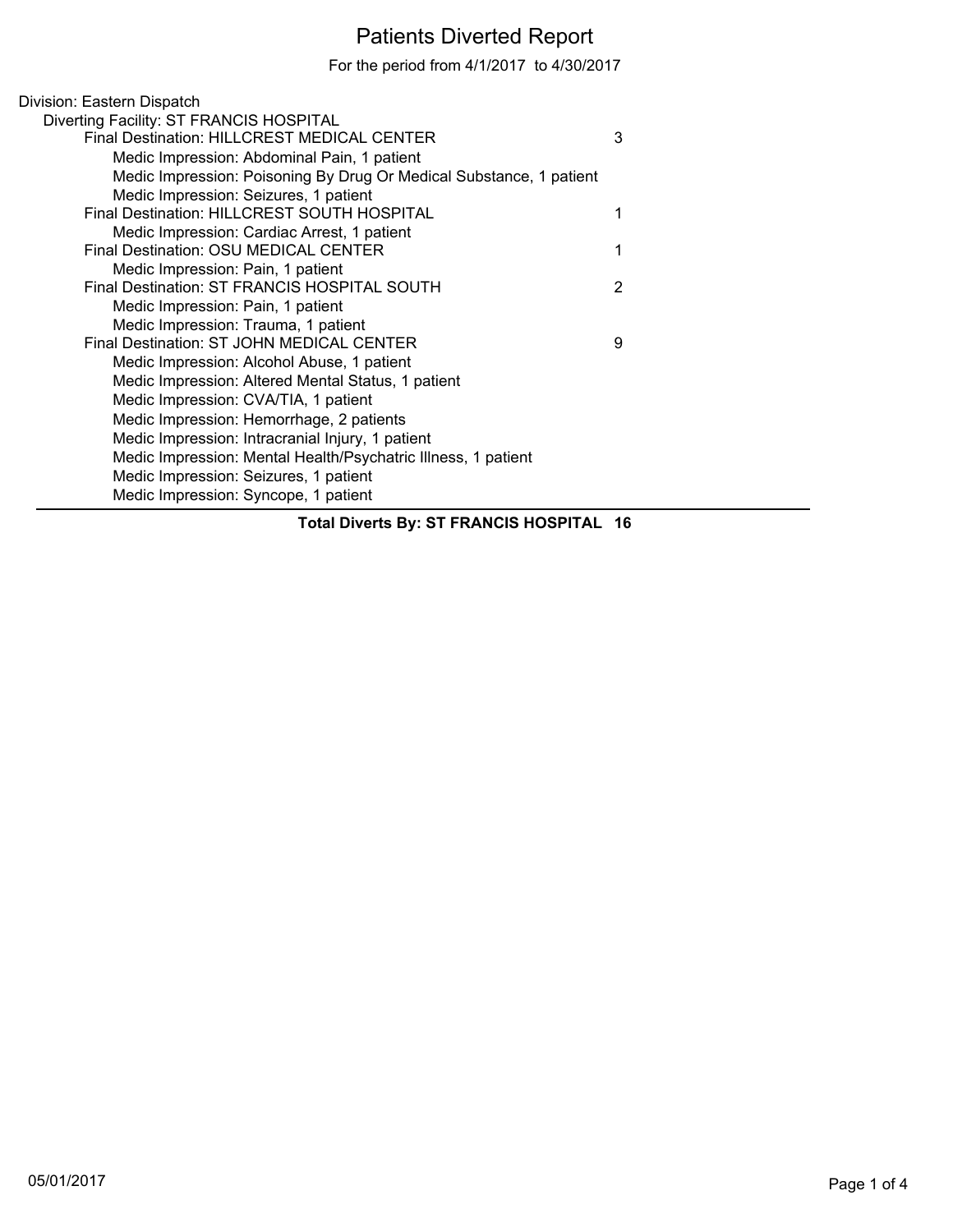| Division: Western Dispatch                                                                             |                |
|--------------------------------------------------------------------------------------------------------|----------------|
| Diverting Facility: BAPTIST INTEGRIS MEDICAL CENTER<br>Final Destination: ALLIANCE HEALTH - DEACONESS  | 4              |
| Medic Impression: Abdominal Pain, 1 patient                                                            |                |
| Medic Impression: Drug Intoxication, 1 patient                                                         |                |
| Medic Impression: Nausea/Vomiting, 1 patient                                                           |                |
| Medic Impression: Pain, 1 patient<br>Final Destination: INTEGRIS MEDICAL CENTER - EDMOND               | $\overline{2}$ |
| Medic Impression: Altered Mental Status, 1 patient                                                     |                |
| Medic Impression: Mental Health/Psychatric Illness, 1 patient                                          |                |
| Final Destination: MERCY HEALTH CENTER                                                                 | 1              |
| Medic Impression: Trauma, 1 patient                                                                    |                |
| Final Destination: OKLAHOMA HEART HOSPITAL<br>Medic Impression: Cardiac Arrest, 1 patient              | 1              |
| Final Destination: SOUTHWEST INTEGRIS MEDICAL CEN                                                      | 1              |
| Medic Impression: ACS, 1 patient                                                                       |                |
| Final Destination: WOMEN AND CHILDREN'S AT OU MED CENTER                                               | 1              |
| Medic Impression: Injury, 1 patient                                                                    |                |
| Total Diverts By: BAPTIST INTEGRIS MEDICAL CENTER 10                                                   |                |
| Diverting Facility: MCBRIDE CLINIC ORTHOPEDIC HOSPITAL                                                 |                |
| Final Destination: ALLIANCE HEALTH - DEACONESS                                                         | 1              |
| Medic Impression: Pain, 1 patient                                                                      |                |
| Total Diverts By: MCBRIDE CLINIC ORTHOPEDIC HOSPITAL 1                                                 |                |
| Diverting Facility: MERCY HEALTH CENTER                                                                |                |
| Final Destination: ALLIANCE HEALTH - DEACONESS                                                         | 1              |
| Medic Impression: Seizures, 1 patient                                                                  |                |
| Final Destination: BAPTIST INTEGRIS MEDICAL CENTER<br>Medic Impression: CVA/TIA, 1 patient             | $\overline{2}$ |
| Medic Impression: Pain, 1 patient                                                                      |                |
| Final Destination: CANADIAN VALLEY INTEGRIS REGNL                                                      | 1              |
| Medic Impression: Dizziness, 1 patient                                                                 |                |
| Final Destination: OKLAHOMA HEART HOSPITAL                                                             | 1              |
| Medic Impression: Chest Pain Non-Cardiac, 1 patient                                                    |                |
| Total Diverts By: MERCY HEALTH CENTER 5                                                                |                |
| Diverting Facility: NORMAN REGIONAL MEDICAL CENTER - MOORE                                             |                |
| Final Destination: NORMAN REGIONAL HOSPITAL                                                            | 2              |
| Medic Impression: Injury, 1 patient<br>Medic Impression: Pain, 1 patient                               |                |
|                                                                                                        |                |
| Total Diverts By: NORMAN REGIONAL MEDICAL CENTER - MOORE 2                                             |                |
| Diverting Facility: OKLAHOMA CITY VA HOSPITAL                                                          |                |
| Final Destination: ALLIANCE HEALTH - DEACONESS<br>Medic Impression: Respiratory Abnormality, 1 patient | 1              |
| Final Destination: BAPTIST INTEGRIS MEDICAL CENTER                                                     | 2              |
| Medic Impression: Pain, 2 patients                                                                     |                |
| Final Destination: MERCY HEALTH CENTER                                                                 | 1              |
| Medic Impression: Trauma, 1 patient                                                                    |                |
| Final Destination: OKLAHOMA CITY VA HOSPITAL                                                           | 1              |
| Medic Impression: Respiratory Abnormality, 1 patient<br>Final Destination: OKLAHOMA HEART HOSPITAL     | 1              |
| Medic Impression: Convulsions, 1 patient                                                               |                |
| Final Destination: PRESBYTERIAN TOWER-OU MEDICAL                                                       | 4              |
| Medic Impression: Abdominal Pain, 1 patient                                                            |                |
| Medic Impression: Altered Mental Status, 1 patient                                                     |                |
| Medic Impression: Hypotension, 1 patient                                                               |                |
| Medic Impression: Pain, 1 patient                                                                      |                |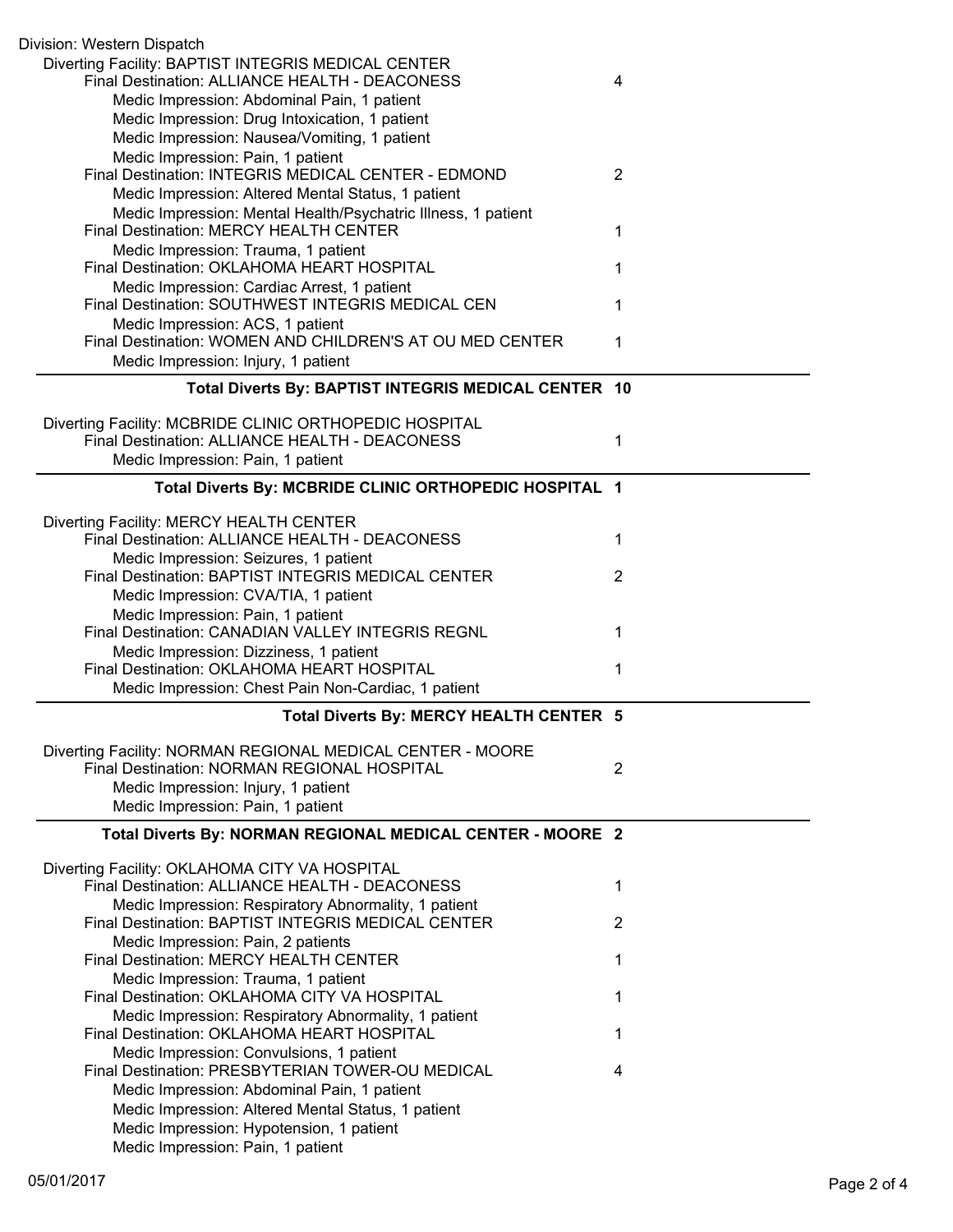| Final Destination: SOUTHWEST INTEGRIS MEDICAL CEN<br>Medic Impression: Chest Pain Non-Cardiac, 1 patient<br>Medic Impression: Chronic Airway Obstruction, 1 patient<br>Medic Impression: CVA/TIA, 1 patient<br>Medic Impression: Trauma, 1 patient | 4              |
|----------------------------------------------------------------------------------------------------------------------------------------------------------------------------------------------------------------------------------------------------|----------------|
| Final Destination: ST ANTHONYS HOSPITAL                                                                                                                                                                                                            | 4              |
| Medic Impression: ACS, 1 patient                                                                                                                                                                                                                   |                |
| Medic Impression: Hemorrhage, 1 patient                                                                                                                                                                                                            |                |
| Medic Impression: Hemorrhage Of Gastrointestinal Tract, 1 patient                                                                                                                                                                                  |                |
| Medic Impression: Pain, 1 patient                                                                                                                                                                                                                  |                |
| Total Diverts By: OKLAHOMA CITY VA HOSPITAL 18                                                                                                                                                                                                     |                |
| Diverting Facility: OKLAHOMA HEART HOSPITAL<br>Final Destination: BAPTIST INTEGRIS MEDICAL CENTER                                                                                                                                                  | 1              |
| Medic Impression: Pain, 1 patient                                                                                                                                                                                                                  |                |
| Final Destination: MERCY HEALTH CENTER                                                                                                                                                                                                             | $\overline{2}$ |
| Medic Impression: Chest Pain Non-Cardiac, 1 patient                                                                                                                                                                                                |                |
| Medic Impression: Joint Pain, 1 patient                                                                                                                                                                                                            |                |
| Final Destination: OKLAHOMA HEART HOSPITAL SOUTH                                                                                                                                                                                                   | 1              |
| Medic Impression: Syncope, 1 patient                                                                                                                                                                                                               |                |
|                                                                                                                                                                                                                                                    |                |
| Total Diverts By: OKLAHOMA HEART HOSPITAL 4                                                                                                                                                                                                        |                |
| Diverting Facility: PRESBYTERIAN TOWER-OU MEDICAL                                                                                                                                                                                                  |                |
| Final Destination: ALLIANCE HEALTH - DEACONESS                                                                                                                                                                                                     | 2              |
| Medic Impression: Other mechanical complication of urinary stent, 1 patient                                                                                                                                                                        |                |
| Medic Impression: Trauma, 1 patient                                                                                                                                                                                                                |                |
| Final Destination: ALLIANCE HEALTH - MIDWEST                                                                                                                                                                                                       | 1              |
| Medic Impression: Pain, 1 patient                                                                                                                                                                                                                  |                |
| Final Destination: BAPTIST INTEGRIS MEDICAL CENTER                                                                                                                                                                                                 | $\overline{2}$ |
| Medic Impression: Diabetes Mellitus Uncontrolled, 1 patient                                                                                                                                                                                        |                |
| Medic Impression: Injury, 1 patient                                                                                                                                                                                                                |                |
| Final Destination: OKLAHOMA HEART HOSPITAL                                                                                                                                                                                                         | 1              |
| Medic Impression: ACS, 1 patient                                                                                                                                                                                                                   |                |
| Final Destination: OU MEDICAL CENTER EDMOND                                                                                                                                                                                                        | 3              |
| Medic Impression: Abdominal Pain, 1 patient                                                                                                                                                                                                        |                |
| Medic Impression: Nausea/Vomiting, 1 patient                                                                                                                                                                                                       |                |
| Medic Impression: Pain, 1 patient<br>Final Destination: PRESBYTERIAN TOWER-OU MEDICAL                                                                                                                                                              |                |
|                                                                                                                                                                                                                                                    | 1              |
| Medic Impression: Pain, 1 patient<br>Final Destination: ST ANTHONYS HOSPITAL                                                                                                                                                                       | 11             |
| Medic Impression: Altered Mental Status, 1 patient                                                                                                                                                                                                 |                |
| Medic Impression: Chest Pain Non-Cardiac, 1 patient                                                                                                                                                                                                |                |
| Medic Impression: Chronic Airway Obstruction, 1 patient                                                                                                                                                                                            |                |
| Medic Impression: Fracture Closed, 1 patient                                                                                                                                                                                                       |                |
| Medic Impression: Mental Health/Psychatric Illness, 1 patient                                                                                                                                                                                      |                |
| Medic Impression: Pain, 3 patients                                                                                                                                                                                                                 |                |
| Medic Impression: Psychosis, 1 patient                                                                                                                                                                                                             |                |
| Medic Impression: Syncope, 1 patient                                                                                                                                                                                                               |                |
| Medic Impression: Wound, Disruption, 1 patient                                                                                                                                                                                                     |                |
|                                                                                                                                                                                                                                                    |                |
| Total Diverts By: PRESBYTERIAN TOWER-OU MEDICAL 21                                                                                                                                                                                                 |                |
| Diverting Facility: SOUTHWEST INTEGRIS MEDICAL CEN                                                                                                                                                                                                 |                |
| Final Destination: BAPTIST INTEGRIS MEDICAL CENTER                                                                                                                                                                                                 | 2              |
| Medic Impression: Respiratory Abnormality, 1 patient                                                                                                                                                                                               |                |
| Medic Impression: Trauma, 1 patient                                                                                                                                                                                                                |                |
| Final Destination: CANADIAN VALLEY INTEGRIS REGNL                                                                                                                                                                                                  |                |
|                                                                                                                                                                                                                                                    | 1              |
| Medic Impression: Abdominal Pain, 1 patient                                                                                                                                                                                                        |                |
| Final Destination: NORMAN REGIONAL MEDICAL CENTER - MOORE<br>Medic Impression: Altered Mental Status, 1 patient                                                                                                                                    | 1              |